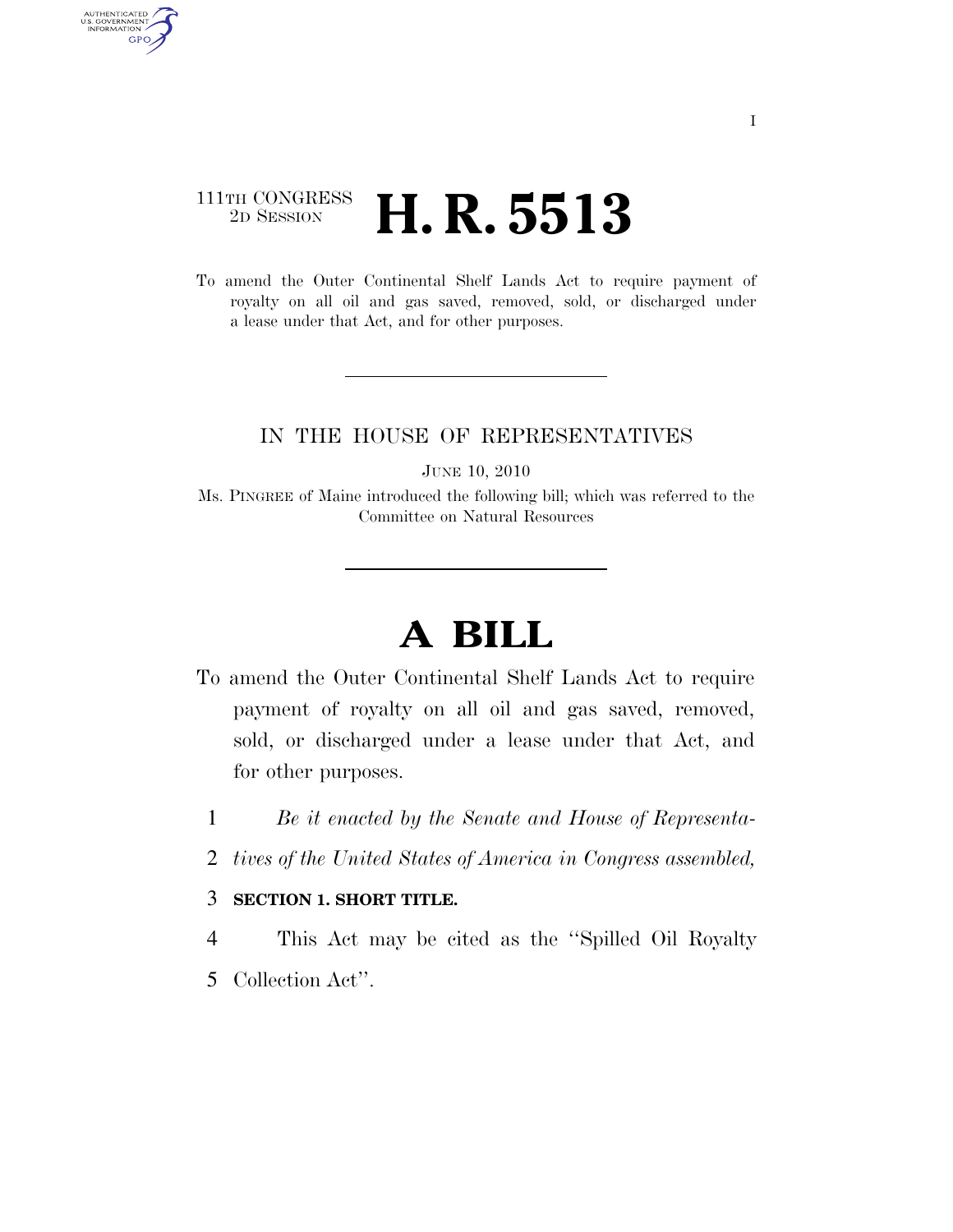## **SEC. 2. APPLICATION OF ROYALTY TO OIL THAT IS SAVED, REMOVED, SOLD, OR DISCHARGED UNDER OFFSHORE OIL AND GAS LEASES.**

 (a) IN GENERAL.—Section 8(a) of the Outer Conti- nental Shelf Lands Act (43 U.S.C. 1337(a)) is amended by adding at the end the following new paragraph:

 ''(9)(A) Notwithstanding the terms of any bidding otherwise authorized by paragraph (1) and the authority of the Secretary to reduce or eliminate royalty or net prof- it share under paragraph (3), any royalty under a lease under this section, other than a deepwater lease, shall apply to all oil that is saved, removed, sold, or discharged, without regard to whether any of the oil is unavoidably lost or used on, or for the benefit of, the lease.

''(B) Notwithstanding paragraphs (1) and (3)—

 ''(i) royalty shall apply to all oil that is dis- charged under a deepwater lease, at a rate of not 18 less than  $12\frac{1}{2}$  percent fixed by the Secretary in amount or value of any oil that is discharged; and 20 "(ii) such royalty shall apply without regard to whether any of the oil is thereafter unavoidably lost.  $\frac{1}{2}$  (C) In this paragraph—

23 ''(i) the term 'deepwater lease' means a lease for a tract in water depths of 200 meters or greater; and